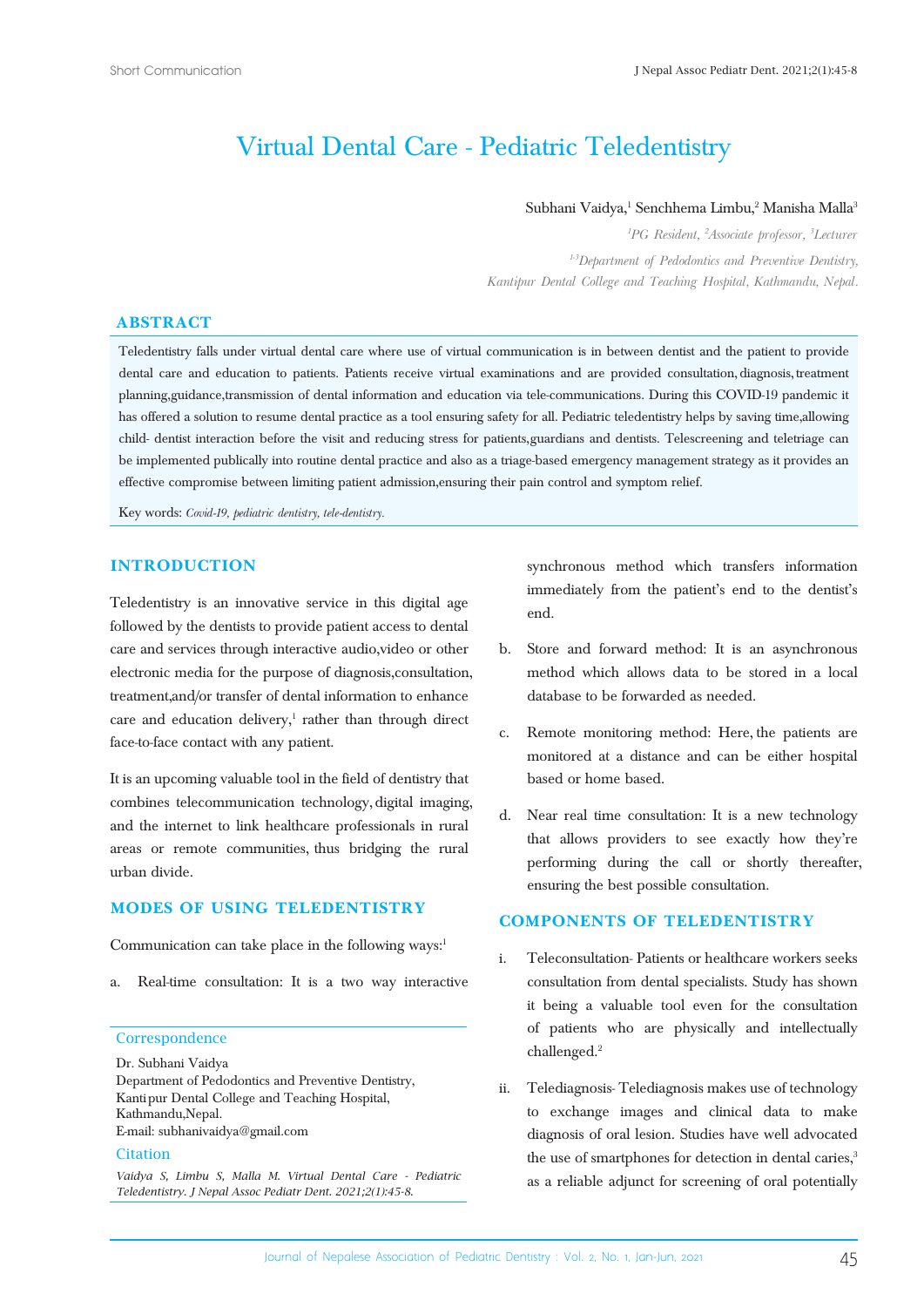

**Figure 1.** Teledentistry in Dental Education.

malignant lesions4 and by dental photography reducing the need of close clinical examinations.<sup>5</sup>

- iii. Teletriage- Involves use of smartphone by specialists for the safe, appropriate and timely evaluation of patient symptoms. Study has shown its used for remote assessment of school children and prioritizing those requiring dental care without unnecessary travel.<sup>6</sup>
- iv. Telemonitoring-The use of telemonitoring can replace the frequent physical visits by virtual visits for regular monitoring of treatment outcomes and disease progression.

# **TELEDENTISTRY IN PEDIATRIC DENTISTRY**

It is particularly well suited for children and is a valuable tool in pediatric dentistry. Teledentistry examination when conducted in a familiar environment, rather than a clinical environment, results in children being more enthusiastic, co-operative and less anxious. During this pandemic, parents and children at home can consult the dentist about oral health education and any dental emergency if present through instant messaging applications like - WhatsApp, Telegram, SMS, Messenger and video-calling applications (Google Meet, Skype, Facetime).

Mobile hygiene programs at schools and clinics are an effective way of increasing the range of healthcare services. The idea of "forward triage" was conceived to get grip of the crisis situation in the times of pandemics, by reducing the workload of the healthcare givers by filtering of the unnecessary patient visits to the dental settings.<sup>6</sup> It's also been used in patients with intellectual and developmental disabilities which has shown the benefits of new technology use to access and utilize dental care.<sup>2</sup>

For pediatric patients especially in rural areas, it would reduce the cost of treatment and the need to travel to a specialist, because their problems are previously identified and planned via teledentistry. Study has demonstrated that the intraoral camera is a practicable and cost-effective alternative to a visual oral examination for caries screening, especially in early childhood caries, in preschool children attending childcare centers.7

## **TELEDENTISTRY IN DENTAL EDUCATION**

It helps in delivering long distance clinical training and continuing education. Dentists and health workers at remote areas can communicate with specialists for guidance during the clinical procedure through various technologies and can even consult for any diagnostic or treatment planning decisions (Figure 1).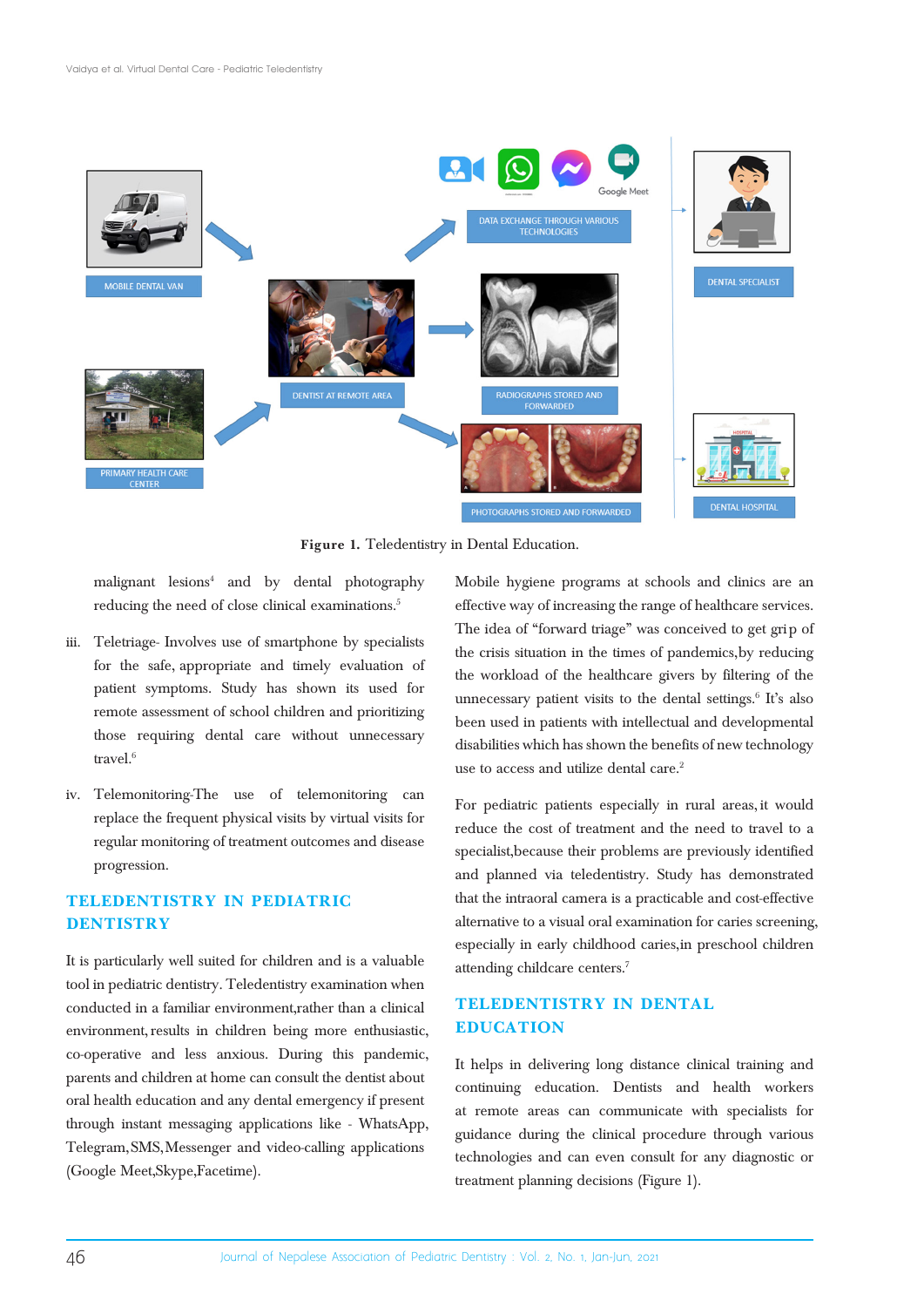It is found to be comparable to real-time consultations in areas with limited access to facilities, in school children and in long-term healthcare facilities.<sup>2</sup>

Due to the pandemic, as schools have shifted to online classes, online sessions can be taken by dentists or healthcare workers for children and teachers regarding oral health awareness. Dental students have also shifted to online learning in this era. If possible effectiveness in implementing dental virtual simulation in preclinical and clinical courses during pandemics could be a leap at this time of need in education sector.<sup>1</sup>

## **TELEDENTISTRY DURING COVID-19 PANDEMIC**

With simple tools like smartphones and laptop webcams, dentists could see the most vulnerable dental patients safely from their homes thereby eliminating their risk of infection while hospitals are providing only elective surgeries and treatments during COVID-19 pandemic.<sup>1</sup> It's use by dentists to triage dental emergency calls has shown elimination of unnecessary exposure during this corona virus outbreak and still staying in touch with the current patients, providing and improving quality of dental care.<sup>8</sup>

# **MOBILE APPLICATIONS IN TELEDENTISTRY**

One of the easiest and fastest way of tetedentistry is by the use of mobiles. Mobile applications include a nationwide advocated application for accessibility of appointments, clinical data, dental advice and education.3 The mobile application available in various smart phones has let dentists collect information in terms of videos and photos from patients in order to perform triage, allowing paperless intake of patient's data, outgoing appointment reminders and the ability for patients to contact the dentist via text messages. It offers remote consultations by combining expert systems via smartphones to allow healthcare professionals to screen patients' oral conditions, provide treatment recommendations and appointment scheduling.

### **LEGAL AND ETHICAL ISSUES IN TELEDENTISTRY**

The medico-legal and copyright issues have to be considered.1 Proper informed consent should be taken from the patients and informed about the inaccuracy in

terms of diagnosis or treatment as a result of failure in technologies involved in its practice.<sup>9</sup> Legal issues arise in terms of transfer of medical histories, fraudulent alteration of records, maintenance of security during internet commerce, internet fraud and general security issues of electronic information stored in computers.

### **CHALLENGES**

Dentist -The lack of acceptance by dentist for teledentistry can be due to dentist being impervious to new skills regarding newer technology, lacking training and absence of technical support and expertise in this technological field.

Patients -Due to the lack of face-to-face communication, patients may feel the inadequacy of proper communication of their problems to their dentists and they may hesitate to adapt to virtual treatment modalities.

### **TELEDENTISTRY IN NEPAL**

Telemedicine has been adopted and is used increasingly in patient care but the dental profession is still in the relatively early stages of utilizing technology in similar ways.2 Teledentistry has now become a valuable tool in the field of dentistry in Nepal during this COVID-19. Many organizations, hospitals and private clinics have started using it for providing healthcare services.

One of the recent study in Nepal during the pandemic lockdown showed that nearly 58% of the dentists had done virtual consultation only where most common dental emergencies were dental pain and swelling.<sup>10</sup>

### **LIMITATIONS OF TELEDENTISTRY**

Challenges include inadequate and expensive infrastructure, difficulty in identification or getting exact history as patients might hide information, inability to perform treatment in a virtual consultation and paypayment issues while providing teleconsultation.8

### **SUMMARY**

Dentistry is an important part of our healthcare system and in this digital era pediatric teledentistry can be incorporated into routine dental practice by pediatric dentists training themselves and their team in this technical field. During the current pandemic situation it is a valuable tool for